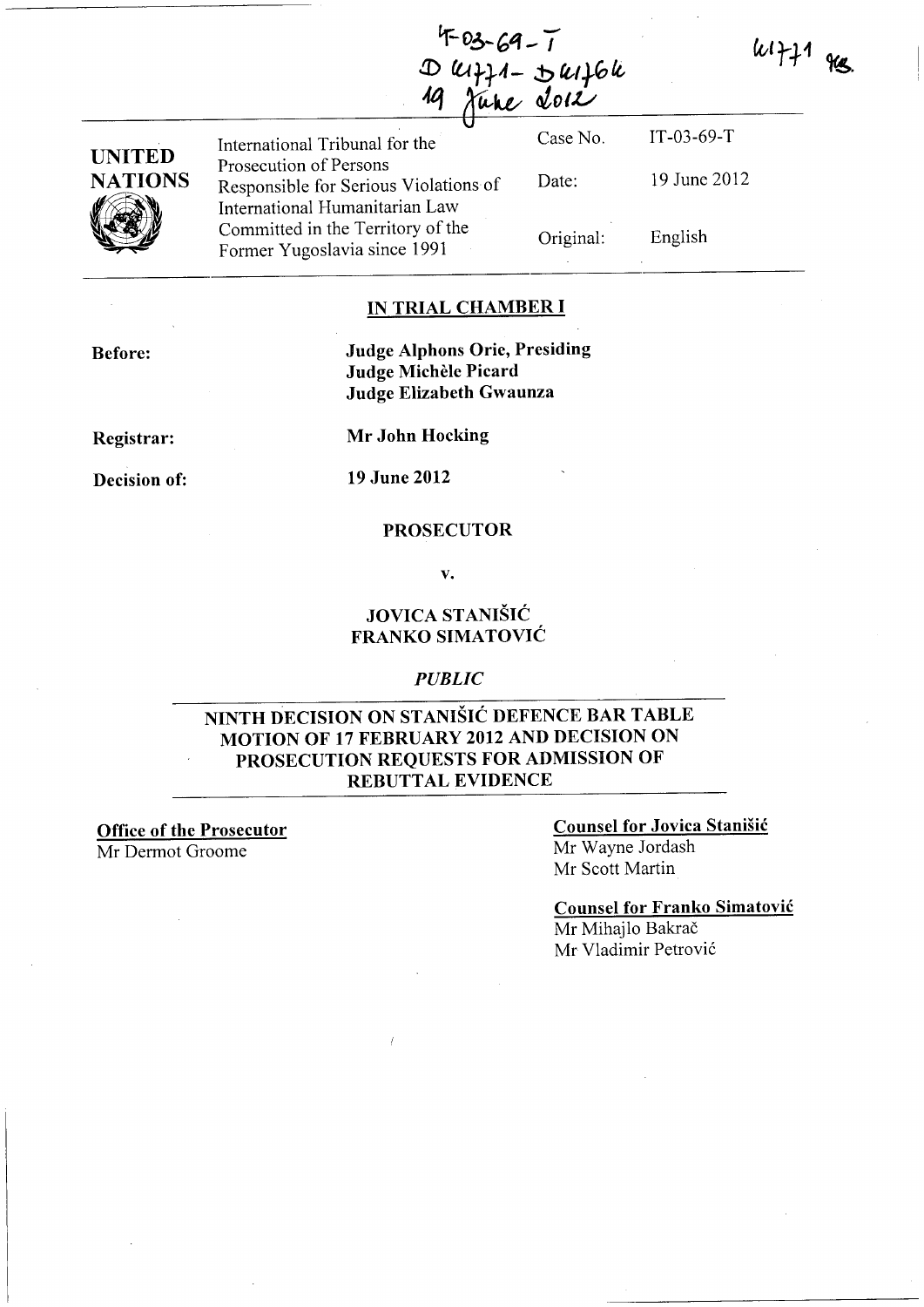# **I. PROCEDURAL HISTORY**

1. On 17 February 2012, the Stanišić Defence ("Defence") filed a motion, requesting the admission into evidence of 674 documents from the bar table ("Motion").<sup>1</sup> On 23 March 2012, the Prosecution filed a response ("Response").<sup>2</sup> The Simatović Defence did not respond to the Motion.

2. On 23 May 2012, the Chamber issued the First Decision on the Stanišić Defence Bar Table Motion of 17 February 2012 ("First Decision"). The Chamber refers to the First Decision for the procedural history and submissions of the parties in respect of the Motion.

# **11. APPLICABLE LAW**

3. The Chamber recalls and refers to the applicable law governing the admission of documents from the bar table as set out in the First Decision.<sup>3</sup>

# **Ill. DISCUSSION**

4. In the present Decision, the Chamber will deal with 12 out of the 19 categories of documents included in the First Bar Table Chart, namely SRS / SCP: General ("Category 1"); SRS / SCP: operative processing of specific members: Slobodan Miljković ("Category 2"); SRS / SCP: CRDB overview of OA Thompson measures against SRC / SCP between 1991-1995 ("Category 3"); SRS / SCP: operative processing of specific members: Boban Kosić ("Category 4"); SRS / SCP: operative processing of specific members: Siniša Maksimović ("Category 5"); SRS / SCP: operative processing of specific members: Zarko Kanacki aka Kane ("Category 6"); SRS / SCP: operative processing of specific members: Branislav Vakić ("Category 7"); SRS / SCP: other notes / measures ("Category 8"); Operation Thompson ("Category 9"); Miscellaneous DB reports on SAO SBWS ("Category 10"); Miscellaneous DB reports on Croatia ("Category 11"), and; Miscellaneous DB reports on Bosnia ("Category 12").4

5. A number of the documents to be addressed in this decision are redacted. The Chamber has previously provided general guidance regarding the tendering of redacted documents.<sup>5</sup> The majority of the redacted documents addressed in this decision have, since they were first uploaded into eCourt, been uploaded in their original unredacted form. However, the translations of the

Stanišić Motion for Admission of Documents through the Bar Table, with Confidential Annexes A, B, and C, 17 February 2012.

Prosecution Response to Stanisic Motion and Additional Motion for Admission of Documents into Evidence through the Bar Table, with Confidential Annexes A and B, 23 March 2012.

 $\overline{3}$ First Decision, paras 9-10.

<sup>4</sup>  See Motion, Confidential Annex A.

Fifth Decision on Stanišic Defence Bar Table Motion of 17 February 2012, 24 May 2012, para. 9.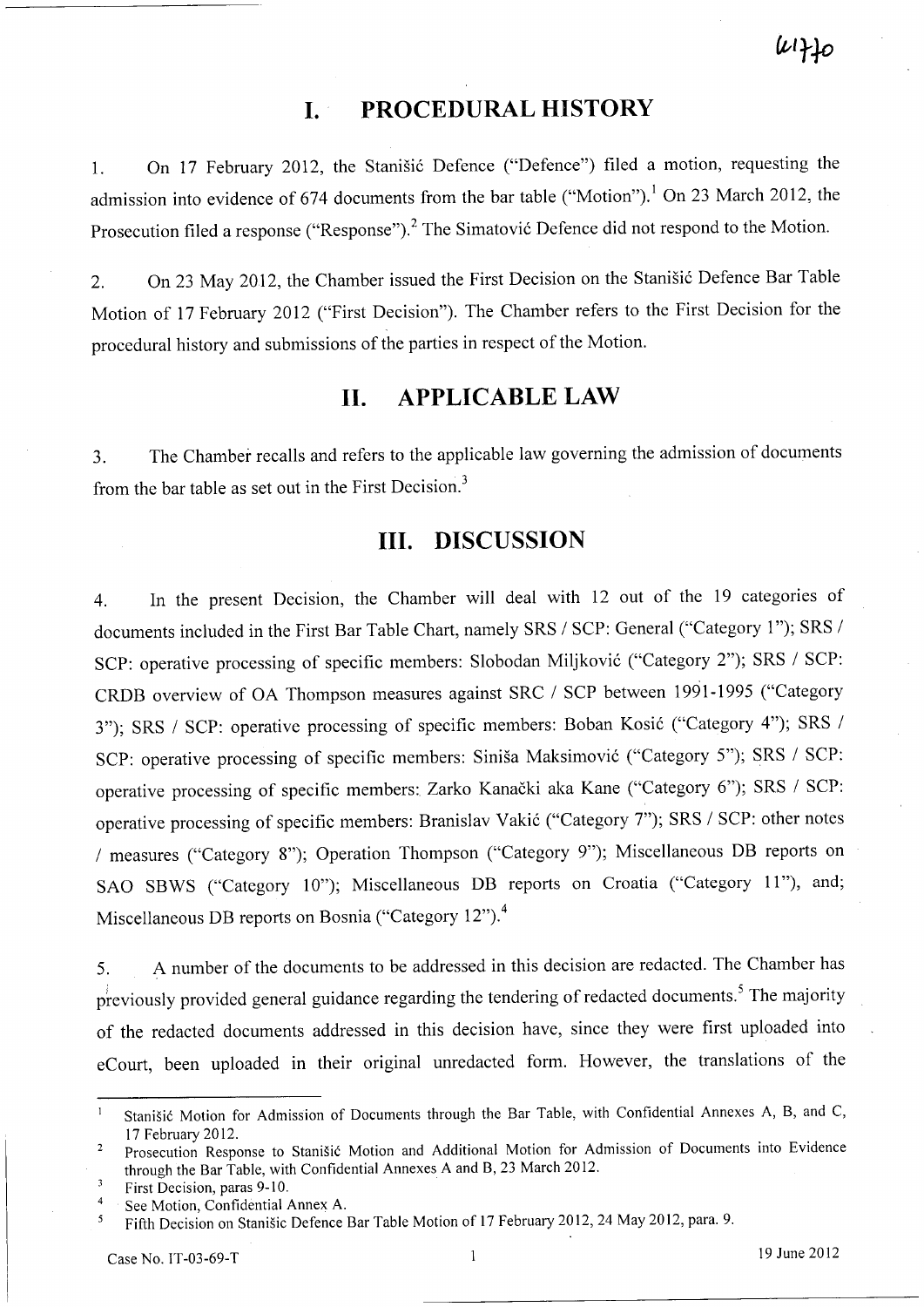documents remain redacted. As an exception to the general practice, the Chamber will analyse the nature and extent of the redactions by comparing the now unredacted B/C/S original with the translation - still attached - of the previous, redacted version. The nature and extent of the redactions thus established, only if limited, may allow the Chamber to already determine the admissibility of unredacted originals. Full translations will have to be uploaded and attached subsequently.

6. With respect to the documents bearing Rule 65 *ter* nos 1D01391, 1D01403 (Category 2),<sup>6</sup> 1D01575, 1D01596, 1D01794 (Category 4),<sup>7</sup> 1D01428, 1D01434 (Category 5),<sup>8</sup> 1D01879, 1D01880 (Category 6),<sup>9</sup> 1D01436, 1D01438, 1D01440, 1D01442, 1D01446, 1D01449, 1D01452, 1D01460, 1D01458, 1D01564, 1D01567, 1D01568, 1D01569, 1D01570 (Category 7),<sup>10</sup> 1D01145, lDOl15l, and lDOl139 (Category 10), the Chamber notes'that the Prosecution, while disputing their purported relevance as characterised by the Defence, does not object to their admission provided that a revised translation is uploaded that corresponds to the unredacted original version of these documents currently in eCourt. The Prosecution provided a similar response with respect to documents bearing Rule 65 ter nos 1D01948, 1D01952 (Category 8),<sup>11</sup> 1D01973 (Category 9),<sup>12</sup> and lD03522 (Category 11), but the Chamber notes that translations of the originals of these documents have been uploaded in eCourt. In line with its previous decisions, the Chamber considers that only unredacted copies of these documents, which have been made available to the parties and the Chamber, should be admitted.

The Chamber notes that the Prosecution, in relation to documents bearing Rule 65 ter nos 1D01383, 1D01391, and  $\epsilon$ IDOl403 has argued that it should be allowed to introduce documents bearing Rule 65 fer nos ID1313, ID1396, and lD1406 in rebuttal, Response, Confidential Annex A, pp. 90-93, 95-98, 102-103.

 $\overline{7}$ The Chamber notes that the Prosecution, in relation to documents bearing Rule 65 ter nos 1D01575, 1D01596, and 1 D01794, has argued that it should be allowed to introduce, "among others" documents bearing Rule 65 ter nos lD01593, lD01594, lD01595, lDOI786, lDOI788, and lD01797 in rebuttal, Response, Confidential Annex A, pp. 113-122.

The Chamber notes that the Prosecution, in relation to documents bearing Rule 65 ter nos 1D01428 and 1D01434,  $\mathbf{R}$ has argued that it should be allowed to introduce documents bearing Rule 65 ter nos 1D01427, 1D01429, 1D01432, and IDOl433 in rebuttal, Response, Confidential Annex A, pp. 122-127.

<sup>&</sup>lt;sup>9</sup> The Chamber notes that the Prosecution, in relation to documents bearing Rule 65 ter nos 1D01879 and 1D01880 has argued that it should be allowed to introduce documents bearing Rule 65 ter nos 1D01881, 1D01882, 1D01883, ID01884, and IDOl885 in rebuttal, Response, Confidential Annex A, pp. 128-129.

The Chamber notes that the Prosecution, in relation to documents bearing Rule 65 ter nos 1D01436, 1D01438, lD01440, lD01442, lD01446, lD01449, lD01452, lD01460, lD01458, lD01564, lD01567, lD01568, lD01569, and 1D01570 has argued that it should be allowed to introduce documents bearing Rule 65 ter nos 1D03411, lD03146, lDO 1566, and lDO 1572 in rebuttal, Response, Confidential Annex A, pp. 131-150. The Prosecution further stated with regard to all documents in Category 7 that it "may offer" documents bearing ERN nos 0607-9200-0607-9202 and 0607-92i9-0607-9221, depending on the outcome of this Decision. Lastly, the Chamber notes that duplicate translations of document bearing Rule 65 ter no. 1D01570 have been uploaded in eCourt, Response, Confidential Annex A, pp. 130-131.

<sup>&</sup>lt;sup>11</sup> The Chamber notes that, with regard to all documents in Category 8, the Prosecution stated that it "may tender" document bearing ERN 0607-9219-0607-9221 and "other documents", depending on the outcome of this Decision, Response, Confidential Annex A, pp. 152-153.

<sup>&</sup>lt;sup>12</sup> The Chamber notes that the Prosecution, in relation to document bearing Rule 65 ter no. 1 D01973 has argued that it should be allowed to introduce documents bearing Rule 65 ter nos 1D01963, 1D01359, and 1D03098 in rebuttal, Response, Confidential Annex A, pp. 172-173.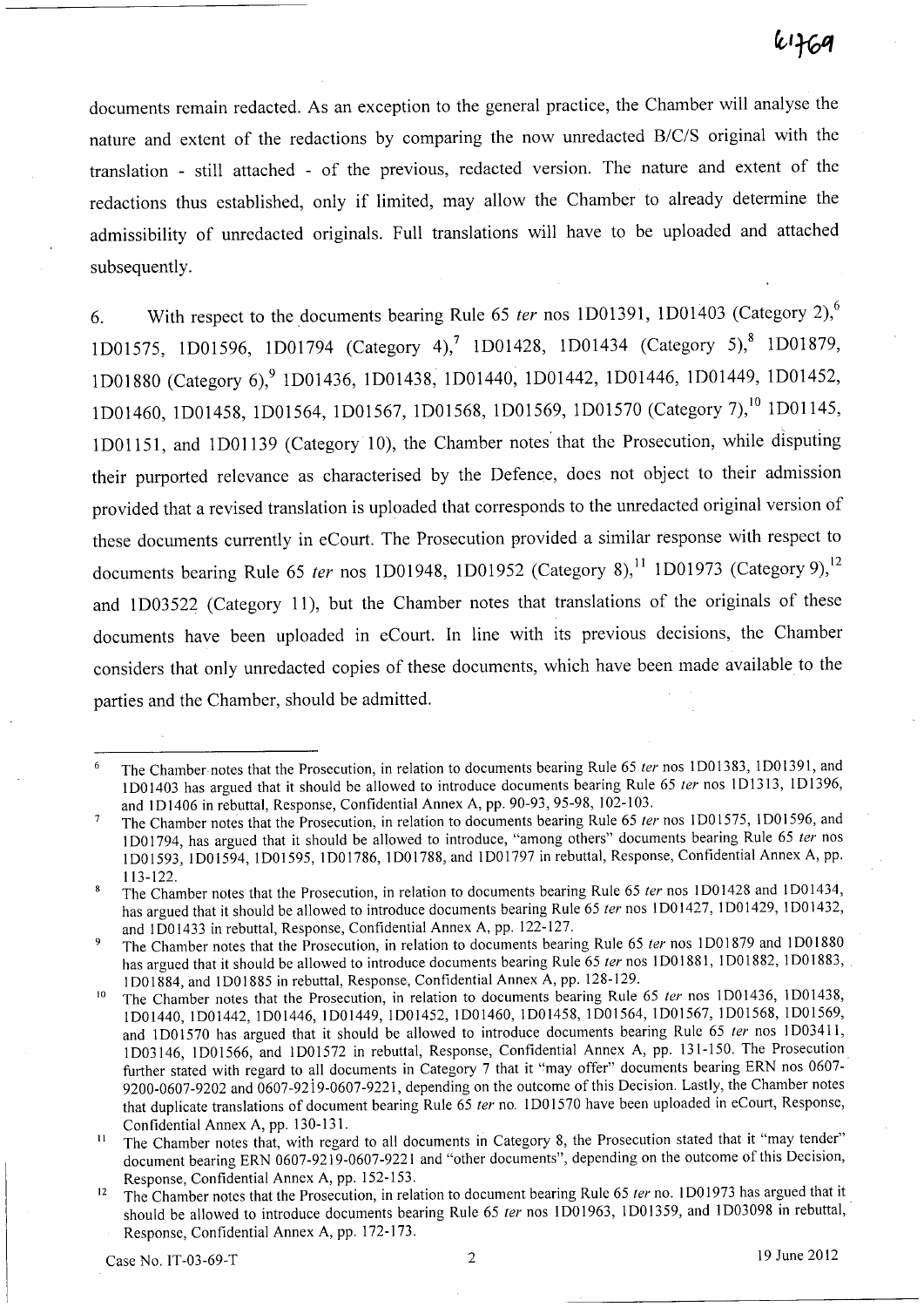# $4468$

7. In relation to some of the aforementioned documents, the Chamber has only been provided with a translation of the redacted version. The Chamber has analysed the nature and extent of the redactions in the translation comparing them with the original umedacted version of the document, and has found that they do not negatively affect the original's admissibility. The Defence has also shown that the documents are relevant and probative and has demonstrated with sufficient specificity where the documents fit into its case. Therefore, the Chamber will allow the admission of the umedacted original versions of the aforementioned exhibits into evidence from the bar table, uploaded in eCourt as Rule 65 fer nos 1D01391.1, 1D01575.1, 1D01596.1, 1D01794.1, 1D01428.1, 1D01430.1, 1D01434.1, 1D01879.1, 1D01880.1, 1D01436.1, 1D01438.1, 1D01440.1, 1D01442.1, 1D01446.1, 1D01449.1, 1D01452.1, 1D01460.1, 1D01458.1, 1D01564.1, 1D01567.1, 1D01568.1, 1D01569.1, 1D01570.1, 1D01948.1, 1D01952.1, 1D01973.1, 1D01l45.1, 1DOl151.1, 1DOl139.1, and 1D03522.1. The Chamber instructs the Defence to upload complete translations of these documents in eCourt within 3 weeks from the issue of this Decision.

8. With respect to documents bearing Rule 65 ter nos 1D01120 and 1D01130 (Category 3), the Chamber notes that the Prosecution supports the Defence request for their admission into evidence from the bar table, but that it requests the Defence to provide further information as to whether document bearing Rule 65 ter no. 1D01120 is complete.<sup>13</sup> As a result, the Chamber requested the Defence on 13 June 2012, through an informal communication, to provide information whether the version uploaded in eCourt of document bearing Rule 65 fer no. 1DOl120 was the complete document. On 14 June 2012, the Defence responded it received this document from the Serbian National Council as a response to its request for an umedacted and completed version of this document. The Chamber accepts the Defence's submission in this respect.

9. With respect to the documents bearing Rule 65 ter nos 1D01105 (Category 1), 1D01114, IDOl120, 1DOl133, 1DOl135, IDOl131, 1D01l25, IDOl130 (Category 3), 1DOI574 (Category 4),<sup>14</sup> 1D01431 (Category 5),<sup>15</sup> 1D03149 (Category 7),<sup>16</sup> 1D03558, 1D03058, 1D03092, 1D03099,<sup>17</sup>

<sup>13</sup> Response, Confidential Annex A, pp. 105-106.

<sup>&</sup>lt;sup>14</sup> The Chamber notes that the Prosecution, in relation to document bearing Rule 65 *ter* no. 1D01574, has argued that it should be allowed to introduce documents bearing Rule 65 *ter* nos 1001593, 1001594, 1001595, 1001786, 1001788, and 1001797 in rebuttal, Response, Confidential Annex A, pp. 113-114.

<sup>&</sup>lt;sup>15</sup> The Chamber notes that the Prosecution, in relation to document bearing Rule 65 *ter* no. 1D01431 has argued that it should be allowed to introduce documents bearing Rule 65 *ter* nos 1D1427, 1D1429, 1D1432, and 1D1433 in rebuttal, Response, Confidential Annex A, p. 126.

I~~ The Chamber notes that the Prosecution, in relation to document bearing Rule 65 *ter* no. 1 D03149 has argued that it should be allowed to introduce documents bearing Rule 65 *ter* nos 1D3411, 1D3146, 1D1566, and 1D1572 in rebuttal, Response, Confidential Annex A, pp. 150-151.

<sup>&</sup>lt;sup>17</sup> The Chamber notes that the Prosecution, in relation to document bearing Rule 65 *ter* no. 1D03099 has argued that it should be allowed to introduce document bearing Rule 65 *ter* nos 1003100 in rebuttal, Response, Confidential Annex A, pp. 158-159.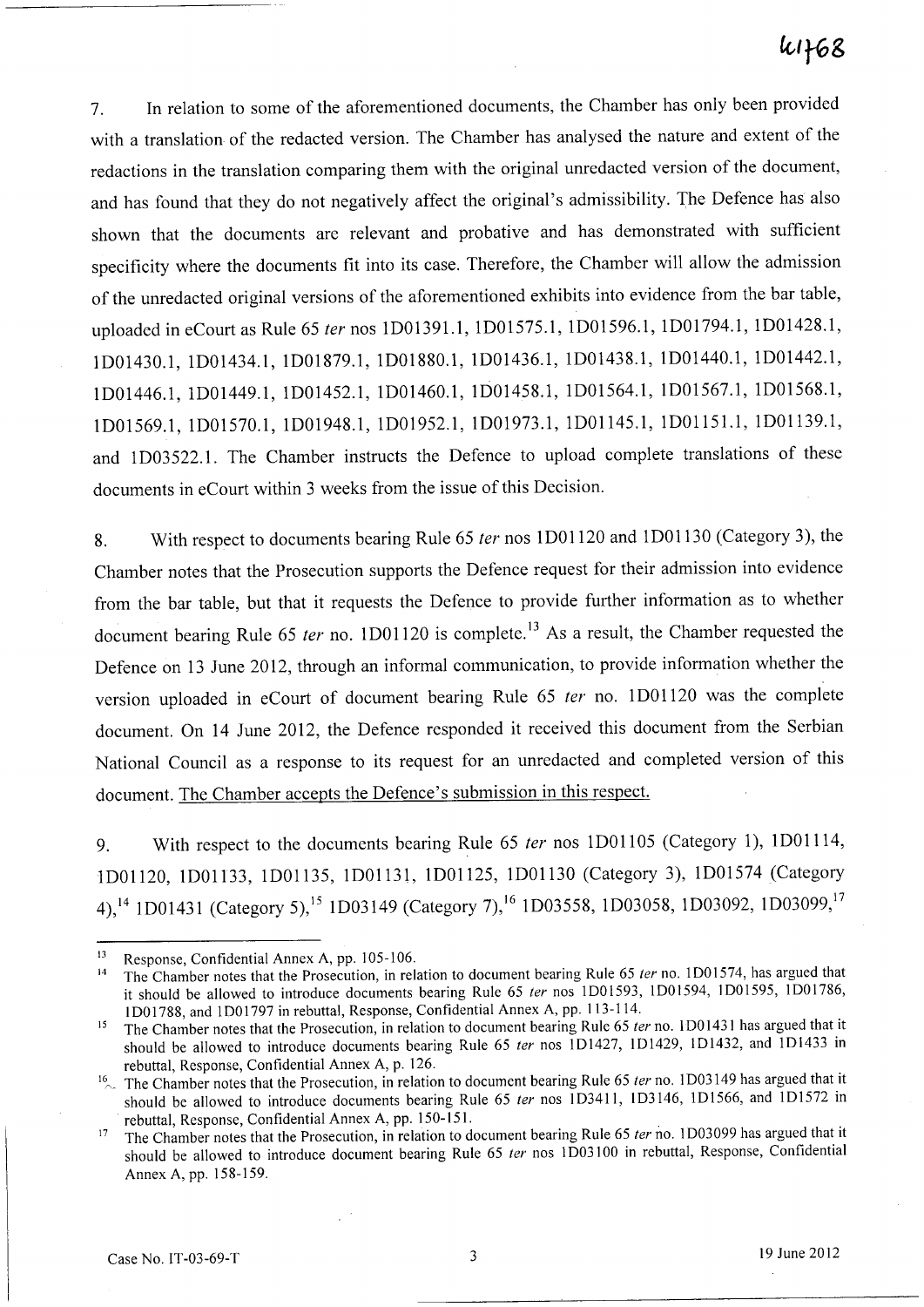lD03414 (Category 8),18 lD00393, lDOl004, lDOl005, lDOl007, lDOl008, lDOl009 (Category 9), and lD03068 (Category 12), the Chamber notes that the Prosecution, while disputing their purported relevance as characterised by the Defence, and questioning with regard to a few documents whether they were generated as submitted by the Defence<sup>19</sup>, does not object to their admission. The Chamber finds that the Defence has shown with sufficient specificity (i) the relevance and probative value of these documents and (ii) how they would fit in the Defence case. Therefore, the Chamber will admit these documents into evidence from the bar table. With respect to documents bearing 65 fer nos lD0143l and lD01574, the Chamber notes that while the Defence did not indicate that these were to be admitted "under seal", other documents provided through the same RFA were to be admitted under seal.<sup>20</sup> Therefore, out of an abundance of caution, the Chamber will admit these documents provisionally under seal, and instructs the Defence to verify within 10 days of the issue of this Decision whether these documents should be admitted publicly.

10. The Chamber observes that documents bearing Rule 65 fer nos lD01785, lD01444, lD01457, lD01426, and lD01975 contain redactions, and that no unredacted versions have been provided thus far. The Chamber is not satisfied that these documents can be admitted in their current, redacted, form. It notes that on 24 May 2012, the Defence has informally communicated· to the parties and the Chamber that, with respect to document lD01444 and lD01457, a request for the unredacted versions of these documents is currently pending with the relevant Serbian authorities.

11. Additionally, the Chamber notes that no translation has been provided for the document bearing Rule 65 *ter* no. 1D03408, and that the original version of 1D03412 is partly illegible and, therefore, only partially translated. With regard to documents bearing Rule 65 *ter* nos 1D01383, lD01384, lD01390, lD01392, lD0140l, lD01404, lD01425, lD01430, lD01437, lD0144l, lD01443, lD01450, lD0145l, lD01453, lD01459, lD01565, lD01577, lD01582, lD01585, lD01586, lD01589, lD01590, ID01591, ID01592, ID01385, lD01386, ID01388, ID01393, ID01394, ID01395, ID01397; and ID01399, the Chamber notes that unredacted versions of these documents have been uploaded in the meantime, but that revised translations of the unredacted versions have not been made available by either party. The Chamber also observes that the portions that were initially redacted in these documents are significant, and considers that it is unable to decide on their admission based on translations of the substantially redacted versions of these

The Chamber notes that the Prosecution stated with regard to all documents in Category 8 that it "may tender" document bearing ERN 0607-9219-0607-9221 and "other documents", depending on the outcome of this Decision, Response, Confidential Annex A, pp. 152-153.

With regard to the documents in Category 3, the Prosecution noted that "[t]here is no indication from the contents of this document that this material was generated as part of OA Thompson", Response, Confidential Annex A, pp. 104-113.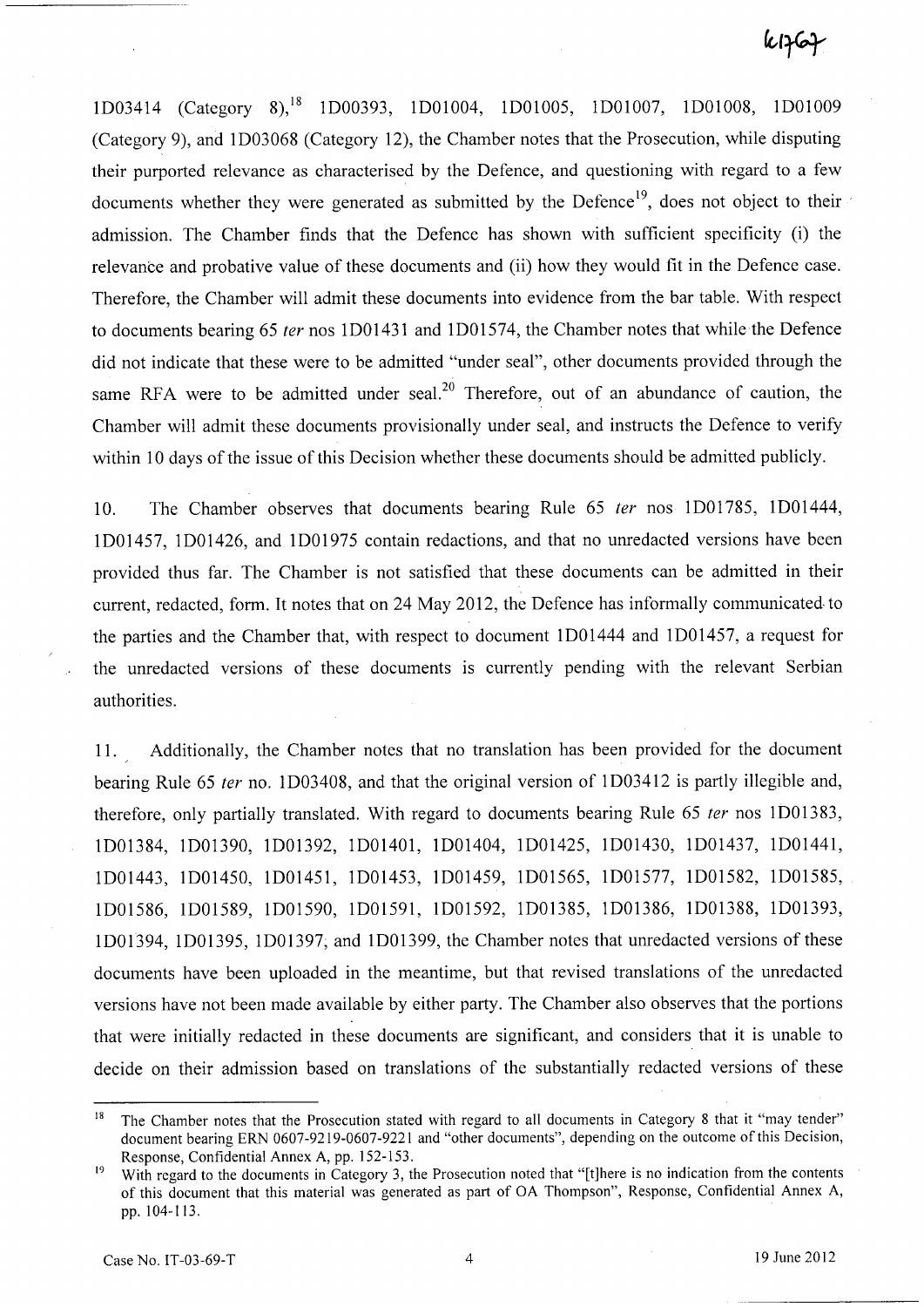documents. With respect to lD0353l and lD01977, the Chamber notes that the Defence originally did not provide the original versions of these documents, but instead provided a copy from a book where this document was reproduced.<sup>21</sup> While original versions of these documents have now been uploaded in eCourt, the Chamber notes that the translations provided do not correspond to the original version of these documents, and notes that the original version of 1D01977 as uploaded in eCourt contains heavy redactions. It further notes the Prosecution's observation with respect to 1D03531, namely that no underlying RFA was provided to the parties for inspection.<sup>22</sup> With respect to document bearing Rule 65 *ter* no. lD0354l, the Chamber notes that the Defence similarly did not provide the original version of this document, but only provided a copy from the aforementioned book where this document appears to have been reproduced.<sup>23</sup>

12. Accordingly, the Chamber denies admission into evidence of documents bearing Rule 65 *ter*  nos lD01785, lD01444, lD01457, lD01426, lD01975, lD034l2, lD03408, lD01383, lD01384, lD01390, lD01392, lD0140l, lD01404, lD01425, lD01430, lD01437, lD0144l, lD01443, lD01450, lD0145l, lD01453, lD01459, lD01565, lD01577, lD01582, lD01585, lD01586, lD01589, lD01590, lD0159l, lD01592, lD01385, lD01386, lD01388, lD01393, lD01394, lD01395, lD01397, lD01399, lD0353l, lD01977, and lD03541.

13. Lastly, the Chamber observes that a number of documents admitted have been introduced in order to show a *negative,* i.e. that something did *not* occur because the document made no reference to it. In this respect, the Chamber refers to its guidance set out in earlier Decisions on the Motion.<sup>24</sup>

#### *Prosecution requests for rebuttal evidence*

14. The Chamber notes that in this Decision and before, it has recorded Prosecution requests for the admission of rebuttal evidence that were included in the Response to the Motion.<sup>25</sup> These are documents that the Prosecution argued should be admitted in the event the Chamber would admit certain Defence documents from the bar table. The Chamber considers that such requests are

<sup>&</sup>lt;sup>20</sup> Motion, Confidential Annex A, pp. 100, 110. For both documents, see RFA (1D01626) and Submission of Serbia (lDOI474).

<sup>&</sup>lt;sup>21</sup> With respect to 1D01977, the Chamber notes that although the BCS "book" version of this document has not been uploaded into eCourt, it considered the Prosecution's comment that "[p]reviously, this document was provided to the Prosecution from a published book [ ... ]. Although the Defence has now obtained a redacted version of the original the uploaded translation has not been revised to correspond to the original", Response, Confidential Annex A, p. 87.

 $\frac{22}{12}$  Response, Confidential Annex A, pp. 84, 86-87.

 $\frac{23}{24}$  See also Response, pp. 153-154.

See e.g. Second Decision on Stanišic Defence Bar Table Motion of 17 February 2012, 23 May 2012, para. 16; Fourth Decision on Stanisic Defence Bar Table Motion of 17 February 2012, 24 May 2012, para. 10; Sixth Decision on Stanišić Defence Bar Table Motion of 17 February 2012, 1 June 2012, para. 7; Seventh Decision on Stanišić Defence Bar Table Motion of 17 February 2012, 6 June 2012, para. 25.

<sup>25</sup> See footnotes 6 to 19 of the Present Decision; *See also* Second Decision on Stanisic Defence Bar Table Motion, 23 May 2012, para. 10, fn. 15.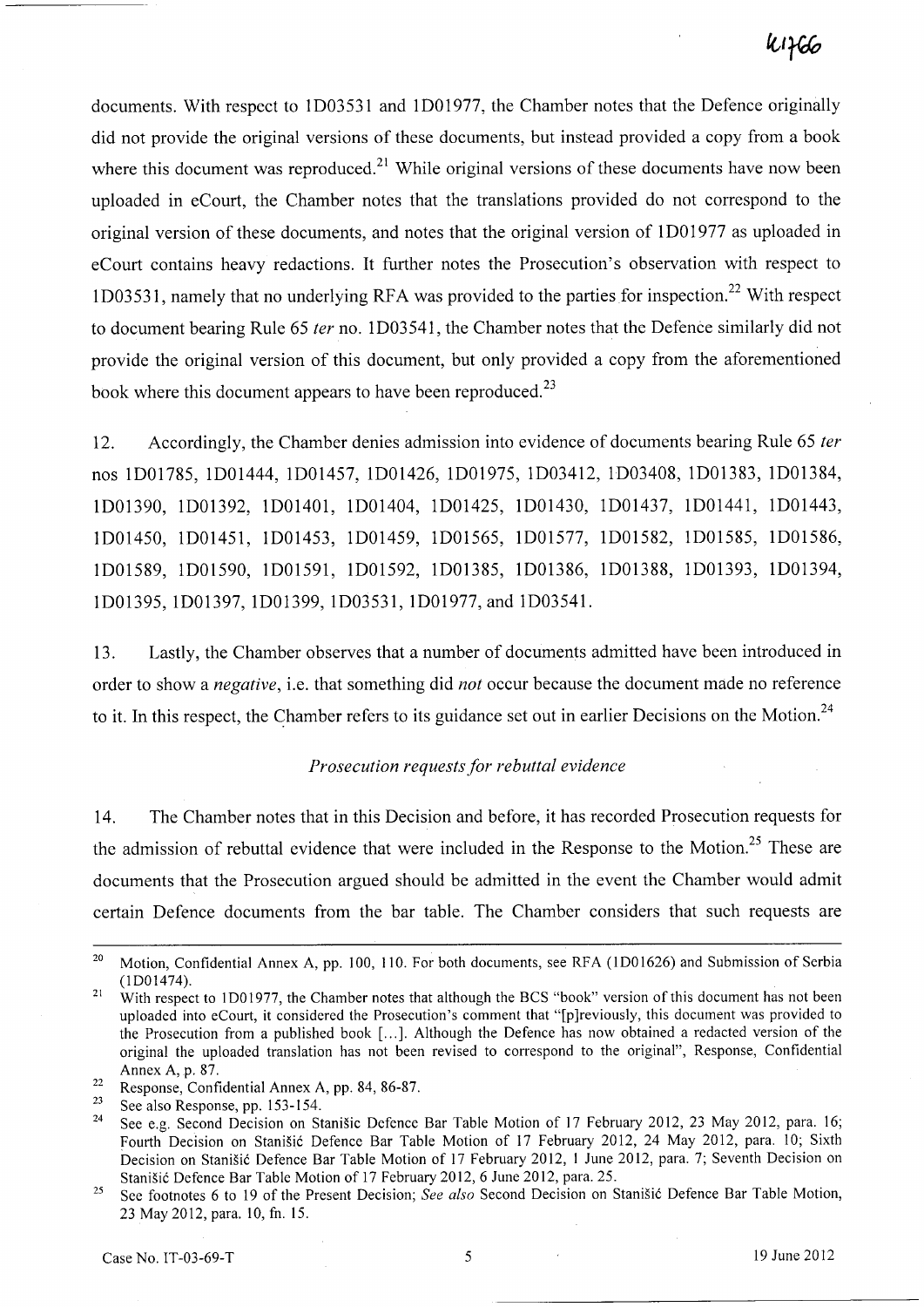premature, and should be properly made in a separate Prosecution motion for the admission of rebuttal evidence, if any.

## **IV. DISPOSITION**

- 15. For the foregoing reasons, the Chamber **GRANTS** the Motion **IN PART,** and
	- (i) **ADMITS** into evidence, under seal, documents bearing Rule 65 fer nos lD01391.l, lD01403.1, lD01575.l, lD01596.1, ID01794.1, lD01428.1, lD01434.1, lD01879.1, lD01880.1, lD01436.1 lD01438.l, ID01440.1, lD01442.1, lD01446.1, lD01449.1, ID01452.l, lD01460.1, lD01458.l, lD01564.1, lD01567.1, ID01568.l, lD01569.1, lD01570.1, lD01948.1, ID01952.1, lD01973.1, lDOl145.1, lDOl151.1, lDOl139.l, lD03522.l, lD03l49, lD03058, lD030n, lD03099, lD034l4, and lD03068;
	- (ii) **ADMITS** into evidence, publicly, documents bearing Rule 65 fer nos lDOll05, lDOll14, IDOl 120, IDOl133, lDOl135, lDOl13l, lDOl125, IDOl 130, ID03558, ID00393, lDOl004, lDOl005, lDOl007, lDOI008, and lDOl009;
	- (iii) **ADMITS** into evidence, provisionally under seal, documents bearing Rule 65 fer nos lD01431 and ID01574;
	- (iv) **INSTRUCTS** the Registry to lift the provisional confidentiality of documents bearing Rule 65 fer nos lDOl431 and ID01574 after ten days of the filing of this decision, unless a request for protective measures for these documents is made within that time frame;
	- (v) **DENIES** the admission into evidence of documents bearing Rule 65 fer nos lD01785, lD01444, ID01457, ID01426, ID01975, ID034l2, lD03408, ID01383, ID01384, ID01390, lD01392, lD01401, ID01404, IDOl425, lDOl430, lD01437, ID01441, ID01443, lDOl450, lDOl451, ID01453, ID01459, lDOl565, lDOl577, lDOl582, ID01585, ID01586, lD01589, lD01590, lD0159l, lD01592, ID01385, ID01386, ID01388, lD01393, lD01394, ID01395, lD01397, lD01399, lD0353l, lD01977, and lD03541;
	- (vi) **INSTRUCTS** the Defence, within 3 weeks of the issue of this Decision, to upload complete translations of documents bearing Rule 65 fer nos lD01391.1, ID01403.1, lD01575.1, lD01596.1, ID01794.1, lD01428.1, ID01434.1, ID01879.1, ID01880.1, lD01436.1, lD01438.1, ID01440.1, lD01442.1, lD01446.1, lD01449.1, ID01452.1,